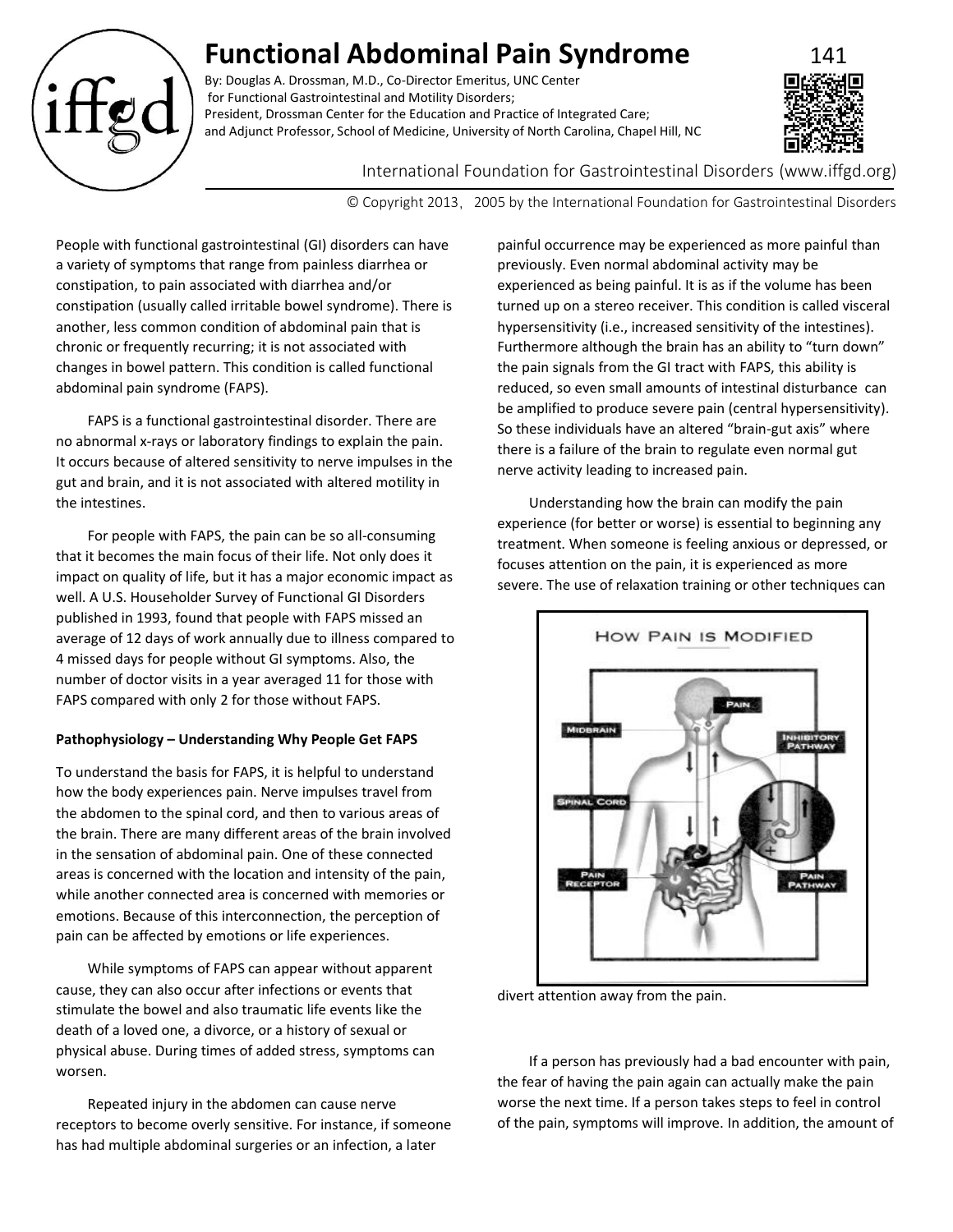support a person receives from family, friends, and other sources can affect how a person responds to pain.

#### **Treatment Strategies**

Given what we currently know about FAPS, the aim of treatment is to help you gain control over your symptoms and improve daily function, rather than totally eliminate symptoms, which usually is not possible. One way to start is to keep a diary to record symptom flare-ups and to identify possible triggers (emotional and situational). This kind of information may be used by you or your physician to help develop better strategies to control the symptoms.

The brain not only affects how you sense pain, it is also able to block pain. Think about the basketball player who sprains his ankle during a game and continues to play without awareness of pain. Then, when the game ends, he collapses to the floor, unable to walk. He was able to block the pain by focusing his attention on the game.

When nerve impulses travel up from the abdomen to the spinal cord, some of them go through a kind of "gate" that is controlled by nerve impulses coming down from the brain. These impulses from the brain can block or inhibit pain signals going from the abdomen to the brain by "closing" the gate. Alternatively, they can increase signals to the brain by opening the gate.

Because the brain has such a strong influence on the sensation of pain, psychological treatments can relieve symptoms of FAPS by sending signals that close the gate. Different techniques include relaxation, imagery, hypnosis, and cognitive-behavioral therapy.

### **TREATMENT OF FAPS: THE MIND-BODY CONNECTION**

- Symptom diaries Help you see what events or emotions make symptoms worse.
- Stress management (i.e., Relaxation techniques, meditation) – Teaches you how to focus attention on something other than the pain.
- Hypnosis Helps you focus attention away from the pain. Positive suggestion can change ways you think or react.
- Cognitive-behavioral therapy Teaches you how to change non-helpful thoughts, perceptions, and behaviors to control symptoms.

Medications may also be used in the treatment of FAPS. For continuous or severe abdominal pain, your doctor might prescribe an antidepressant. It is important to understand that these medications are not just used to treat individuals who have depression but also act as pain relievers (central analgesics) for treatment of FAPS and many other painful conditions.

Antidepressant medications can help stimulate the brain to increase the signals, which block pain transmission from the abdomen to the brain. It may take several weeks before a difference is noticed.

Some people will experience side effects from antidepressant medications. Usually, the side effects will go away after a few days so it is important to stay with the medication until treatment benefit is obtained. The tricyclic antidepressants (TCAs) can cause dry mouth and drowsiness. Another group of antidepressants is called selective serotoninnorepinephrine reuptake inhibitors (SNRIs).

These can cause side effects like nausea. Both of these classes of antidepressants are helpful for treating pain.

#### **TREATMENT OF FAPS: MEDICATIONS**

- Antidepressants act as pain relievers.
- These medications stimulate the brain to send signals and close the pain-control gate in the abdomen.
- Antidepressants might take several weeks to work, so you shouldn't stop taking them until your doctor tells you to.
- Side effects are possible but usually go away after a few days.

Finally, it is becoming increasingly common to use combinations of treatments like a medication for the bowel and an antidepressant or two types of medications to affect the brain's pain control or a behavioral treatment like cognitive behavioral treatment with an antidepressant. These combinations can improve the pain benefit while keeping side effects at a minimum.

It is important to realize that narcotics are *not* indicated – and can even be harmful and need to be avoided – in treating chronic abdominal pain. Over long periods of time, narcotics may produce more pain causing a condition called "Narcotic Bowel Syndrome."

#### **The Patient-Doctor Partnership**

It is important that you work with a physician who demonstrates empathy toward you and an understanding of the symptoms of FAPS. It is a disorder where treatment requires the participation of both you and your physician.

Treatments for FAPS are most effective when the patient and the doctor work as a team, each having a role. Your doctor has the responsibility to educate you about FAPS. He or she should answer your questions and provide you with an understanding of what your symptoms are about and what your treatment options are.

You need to express your views about your treatment goals, work with your doctor to develop the treatment plan, and work toward putting the plan into action. If you follow the